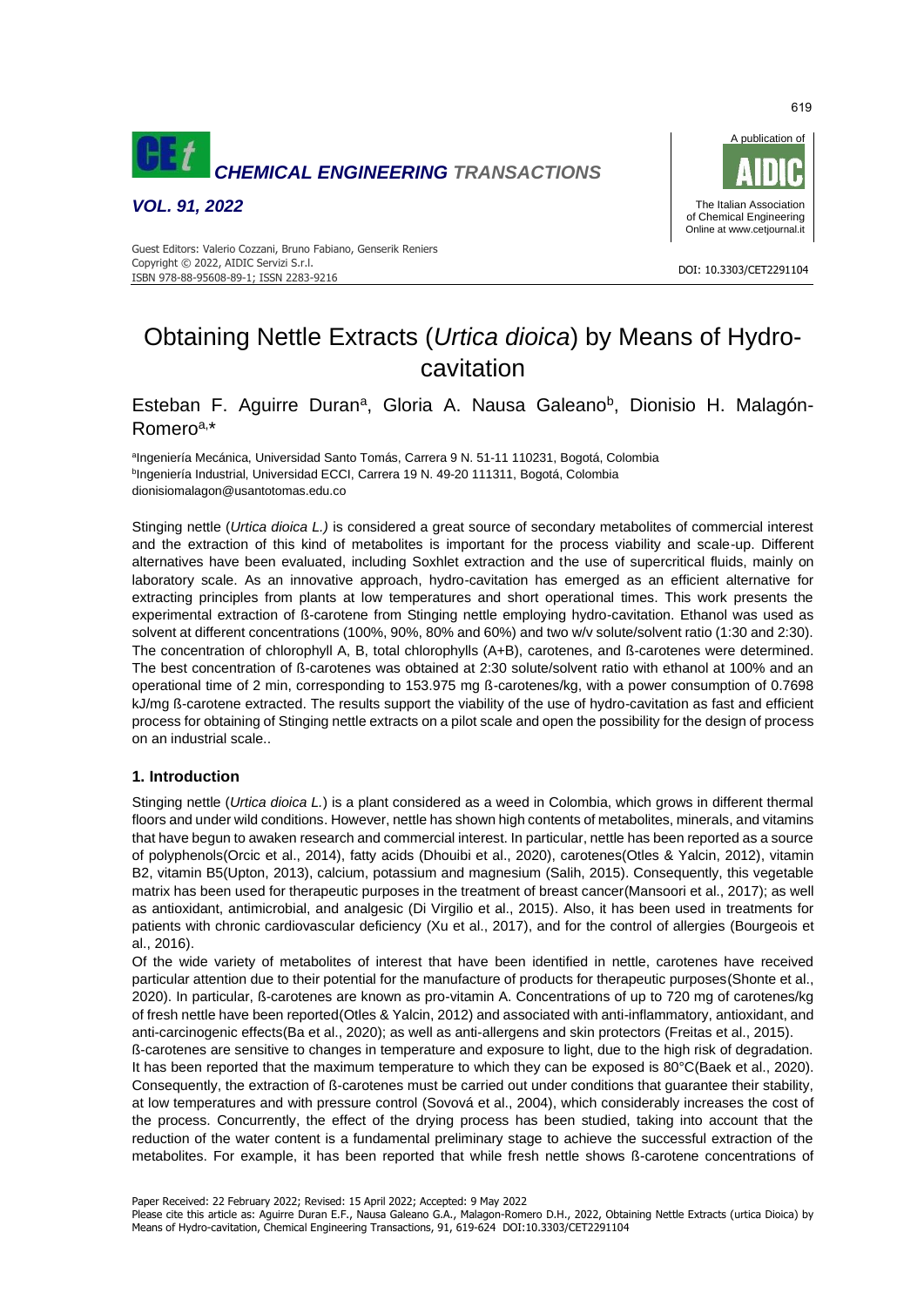580.58 mg/kg, in lyophilized nettle the value decreased to 563.41 mg/kg and the material dried in an oven at 70°C for 15 h reached 525.04 mg/kg (Shonte et al., 2020). Subsequently, drying is an important stage for the degradation of ß-carotenes and that must be taken into account when designing a process for their extraction. The extraction of active ingredients of phytochemical origin generally employs solvents such as methanol, ethanol, hexane, and water. During the extraction, the preferential solubilization of the metabolites of interest is sought (Akalin et al., 2013). With this aim, different operations have been evaluated, such as maceration, Soxhlet extraction (Köszegi et al., 2015), ultrasound-assisted extraction (UAE) (Xu et al., 2017), microwaveassisted extraction (MAE) (Ince et al., 2014), and extraction under supercritical conditions (Sajfrtová et al., 2005).The high energy costs, the use of toxic solvents in some cases (Chen et al., 2020), and the need for equipment that is difficult to scale-up are especially complex. That is why it is necessary to design new extraction alternatives, where hydrodynamic cavitation has begun to be evaluated by some researchers (Lee et al., 2019). Cavitation is a physical phenomenon that refers to the formation of bubbles in a liquid when it is subjected to a pressure low enough to change from liquid to gaseous state and then from gaseous state to liquid again (Choi et al., 2019). This phenomenon generates shock waves and microjets that release energy in very large proportions (Talebian et al., 2020)(Alexander Ladino et al., 2016). The application of hydro-cavitation has been studied and is considered an extraction method that can be applied on an industrial scale due to its low cost and high efficiency (Cravotto et al., 2021).

The aim of this paper is to propose the use of a hydrodynamic cavitation reactor for the extraction of ß-carotenes from nettle using ethanol as solvent, to promote the development of industrial processes that start from the use of vegetable matrices available.

#### **2. Materials and Methods**

#### **2.1 Materials**

70 kg of nettle were collected in the Savannah of Bogotá, Colombia. As the solvent for the extraction of metabolites, absolute ethanol (99%, Panreac) was used. Diethyl ether (Chemi) was employed for the quantification of chlorophylls and β-carotene in the extracts. The nettle was dried naturally at an average temperature of 17 °C for 21 days. The dried nettle was then processed to reduce the particle size, making use of a food grinder (Nex with a capacity of 1 L, CH3600). Once the nettle was pulverized, it was sieved on a standard mesh A.S.T.M. E-11, selecting the material with a size smaller than 600 microns. The larger material was reprocessed until meeting the established parameter.

#### **2.2 Hydrocavitator**

The hydro-cavitation instrument used was designed and built by the Universidad Santo Tomás (Bogotá, Colombia). In this equipment, hydrocavitation is produced by forcing a fluid through a hole at high pressure. The equipment consists of (Figure 1): A. Tank, B. Centrifugal pump, C. Flowmeter, D. Globe valve, E. Manometer, F. Reactor, G. Manometer, H. Globe valve. The total capacity of the tank is 8 liters, and the fluid is driven by a centrifugal pump (JET1100G1, 1.5 HP, IHM®). The thermocouple flow meter (SM6004, IFM) records temperature and flow. The inlet pipe to the reactor is SCH 40 and has a diameter of 1 inch. The reactor has an orifice plate with 5 holes of 3mm diameter. The pressure at the inlet and outlet of the reactor is regulated by globe valves. At the inlet of the reactor a pressure of 345 kPa is used, and 103.4 kPa at the outlet.



*Figure 1. Hydrocavitator built by Universidad Santo Tomás*

620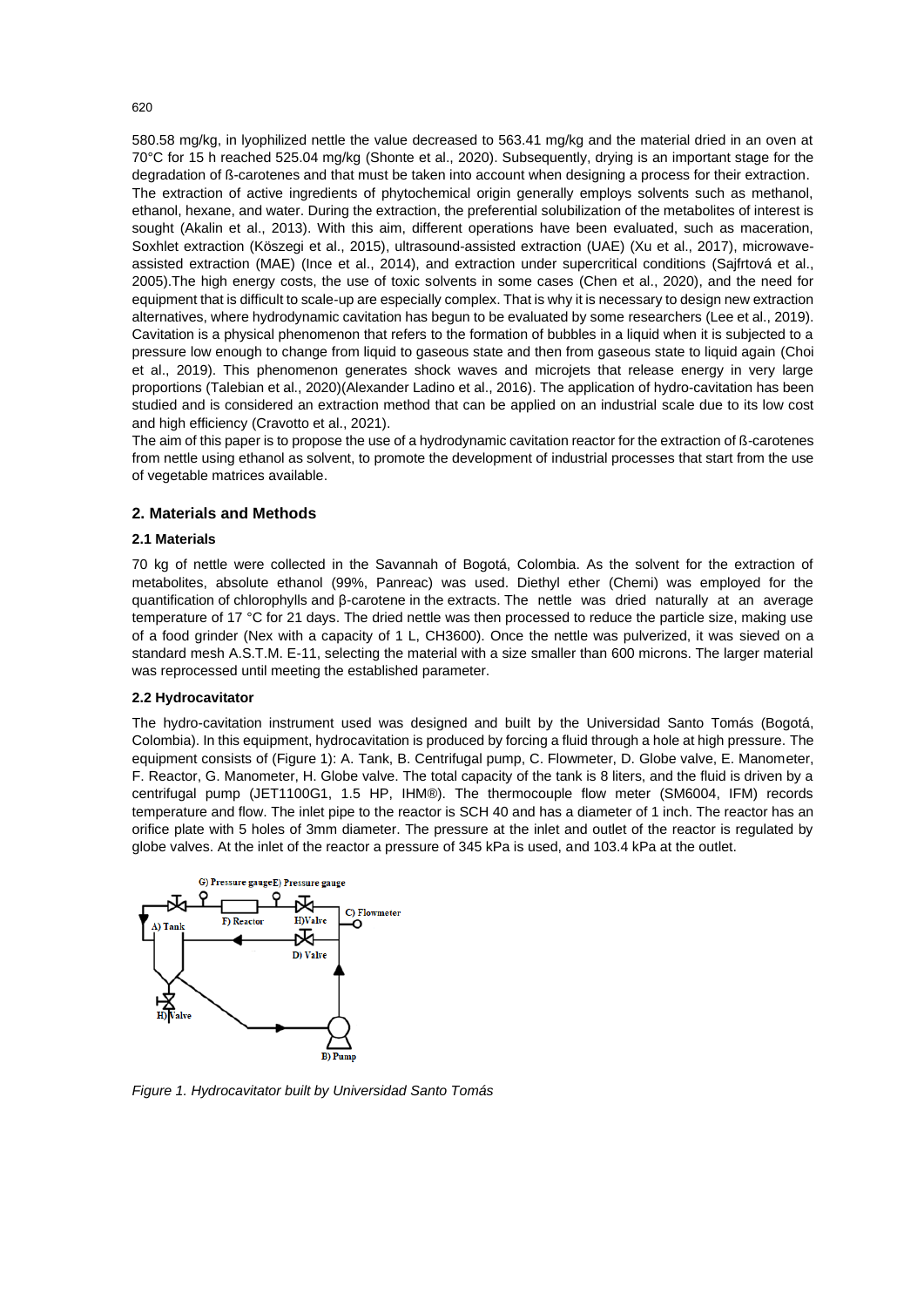#### **2.3 Experimental design**

Ethanol was used as a solvent for the extraction. Four concentrations of ethanol were evaluated, to study the effect of the addition of water and the consequent change in polarity: 100%, 90%, 80% and 60%. From the bibliographic review, the solute/solvent ratio were determined as 1:30 and 2:30 of weight to volume ratio, w/v (Ince et al., 2014) (Sajfrtová et al., 2005). All tests were run for 10 min and samples were taken every minute for 10 min. All tests were done in duplicate, and the flow rate was fixed as 19.3 L/min. The Soxhlet method was used as a control for the extraction of chlorophylls and carotenes. 350mL of ethanol was put into the Soxhlet equipment, then the nettle was added in a 1:30 or 2:30 ratio, according to the experimental design. The temperature was kept at 80° C by an electric heater (CORNING PC-420D) for 8 h. At the end of the test, the solvent was recovered with the extract. Power used for extraction was calculated from voltage, electric current and time used in each experiment.

#### **2.4 Characterization of nettle extract**

High-performance liquid chromatography (HPLC) was used to quantify the ß-carotenes obtained. The solvent present in the nettle extracts was evaporated using a rotary evaporator (RV10 DS1, IKA) at 40°C and 60 rpm. The concentrated extract was injected into the chromatograph (1100 series, Agilent), employing methanol: isopropanol 35:65 as mobile phase at a flow of 1mL/min in isocratic mode. A Hypersil ODS column (1100, Agilent) and a UV/VIS detector were used with an injection volume of 10 µL at 25°C and a run time of 5 min. Additionally, the amount of chlorophyll A, chlorophyll B, and total carotenoids were quantified according to the methodology proposed by Đurović et al. (Đurović et al., 2017). According to this methodology, the samples obtained in the hydro-cavitation equipment were centrifuged at 1000 g and diluted in diethyl ether with a dilution factor of 1:50. As a blank, a solution consisting of 1 mL of ethanol + 49 mL of diethyl ether was used. The absorbance at 660 nm, 642 nm, and 480 nm was measured, using a UV-Vis spectrophotometer (NANOCOLOR UV/VIS, Macherey-Nagel). The concentrations of the metabolites were established according to the equations proposed in the literature (Đurović et al., 2017):

| $ChIA = 9.993A_{660} - 0.78A_{642}$                                         | (1) |
|-----------------------------------------------------------------------------|-----|
| $ChlB = 17.60A_{642} - 0.78A_{660}$                                         | (2) |
| $ChIA + ChIB = 7.12A_{660} + 16.80A_{642}$                                  | (3) |
| $TC = \frac{1000A_{480} - 0.52ChlA - 7.25ChlB}{0.52ChlA - 7.25ChlB}$<br>226 | (4) |
|                                                                             |     |

Where ChIA, ChIB, ChIA + ChIB, TC represent the contents of chlorophyll A, chlorophyll B, chlorophyll A + B and total carotenoids, respectively, in mg/L; A<sub>660</sub>, A<sub>642</sub>, and A<sub>480</sub> represent the absorbances at 660 nm, 642 nm, and 490 nm, respectively. To calculate the total content of each metabolite in the dry leaves, expressed in mg/g, the dilution factor and the amount of plant material used for each extraction were taken into account.

#### **3. Results and discussion**

The humidity content of the fresh nettle was 82% and after the natural drying stage, it decreased to 9%. The final moisture content is within the range reported avoiding the decay of the vegetable material until its use (Otles & Yalcin, 2012) (Đurović et al., 2017). Drying is also a fundamental stage in the process of extracting metabolites, since the presence of water interferes with the extracting agent (ethanol), diluting it and affecting the extraction efficiency. Drying must be carried out under conditions that assure the conservation of βcarotenes, since when the temperature is higher than 80ºC, their degradation occurs (Baek et al., 2020)(Phanthi et al., 2016). Accordingly, in this study, a natural drying strategy was employed under average environmental conditions of 17°C and relative humidity of 67.5%. Additionally, during the extraction the temperature was prevented from exceeding 60ºC; the highest temperature reached in the assays was 37.6°C, which ensured that there was no degradation of ß-carotene neither during drying nor during extraction. Regarding the particle size of the plant material for extraction, it was less than 600 µm as recommended by literature (Cravotto et al., 2021), to avoid clogging the reactor holes.

The extraction in the hydro-cavitation and in the Soxhlet equipment was carried out with the relations of nettle mass to volume of solvent recommended in the literature (1:30 and 2:30) (Ince et al., 2014). Table 1 presents the results obtained for the extraction using ethanol in different concentrations (100%, 90%, 80% and 60%) for the two previous ratios, in terms of the metabolite concentrations obtained. As depicted in Table 1, results show the presence of chlorophylls and carotenoids, which are typical plant pigments and have been previously reported in nettle (Paulauskienė et al., 2021a). Chlorophylls are responsible for the green color in vegetables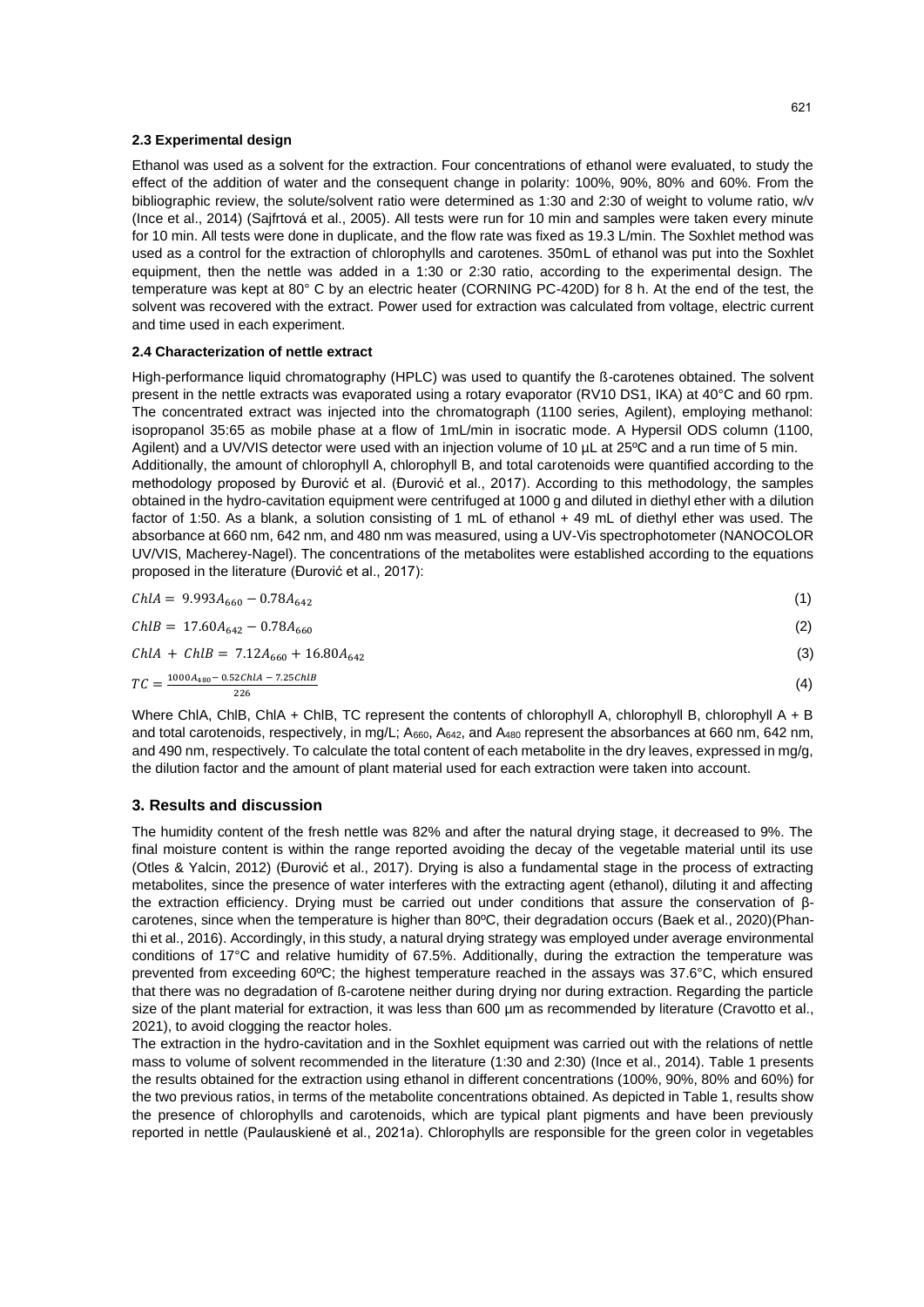and fruits and are the main photoreceptors required for the photosynthesis process (Hojnik et al., 2007). There are two types of chlorophyll, A and B, according to the radicals present at C-3 of the molecule.

| R 1:30             | ChIA    | Chl B   | Chl A+B   | ТC      | HPLC (mg ß-carotene/kg of SN) |
|--------------------|---------|---------|-----------|---------|-------------------------------|
|                    | 3256,04 | 3525,36 | 6776.28   | 887,49  | 93.42                         |
| 0.9                | 3898,53 | 2986,76 | 6880,59   | 858,98  | 27,80                         |
| 0,8                | 2577,01 | 2229,46 | 4803,06   | 576,14  | 16,00                         |
| 0,6                | 1792,62 | 1981,52 | 3771.27   | 554,88  | 0,00                          |
| Soxh 1:30          | 2621,45 | 1486,77 | 4105,66   | 504,77  | 161,60                        |
| R <sub>2</sub> :30 | ChIA    | ChI B   | $ChI$ A+B | ТC      | HPLC (mg ß-carotene/kg of SN) |
|                    | 4781.51 | 5773,92 | 10547.23  | 1246.10 | 153,98                        |
| 0.9                | 4130,30 | 5401.27 | 9524.01   | 1146,56 | 45,00                         |
| 0,8                | 2011,25 | 2476.58 | 4484.33   | 569,96  | 22,50                         |
| 0,6                | 1220,85 | 1699,51 | 2918,01   | 348,12  | 0.00 <sub>1</sub>             |
| Soxh 2:30          | 3709,35 | 2270,16 | 5975,70   | 717,35  | 248,55                        |

*Table 1. Content of chlorophyll A, B, total chlorophyll (A+B), carotenes, and ß -carotenes.*

In all the experiments the amount of total chlorophylls is higher than the one of carotenes, which is similar to previous works where the Soxhlet extraction was carried out with 96% ethanol and methylene chloride (Đurović et al., 2017). The extraction of chlorophylls decreased as the concentration of ethanol was reduced, which is similar to that reported in the literature, since it is stated that chlorophylls have high solubility in ethanol(Đurović et al., 2017). The concentration of chlorophylls in ethanol and carotenoids is lower than previously reported for fresh nettle in laboratory tests using ethanol as extraction solvent (2510 mg of chlorophylls/kg fresh nettle and 630 mg of carotenoids/kg fresh nettle) (Zeipiņa et al., 2014). The content of these components depends on the degree of maturity of the plant used, an effect that was not evaluated here (Paulauskienė et al., 2021b).

Regarding the content of carotenoids, it can be seen that the maximum concentration of ß -carotenes obtained from nettle extract is obtained when 100% ethanol is used as solvent. The highest concentration is obtained by using a ratio of 2:30 (153,975 mg of ß-carotene/ kg of dried nettle) compared to that obtained with a ratio of 1:30 (93,42 mg of ß-carotene/kg of dried nettle). This reflects that the presence of water decreases the amount of solubilized ß-carotenes. Previous studies (Mihaylova et al., 2018), show that sometimes the presence of carotenoids in the extract does not necessarily lead to the presence of ß-carotenes, which depends on the solvent used. This study confirms that the use of ethanol assures the extraction of ß-carotenes.

As shown in Table 1, in the hydro-cavitation equipment, it is possible to extract in the same order of magnitude ß-carotenes than the Soxhlet assay. For the test with a 2:30 ratio in the hydrocavitator 153.98 mg of ß-carotene/ kg of dried nettle were extracted, while for the similar ratio were extracted 248 mg of ß-carotene/ kg of dried nettle in the Soxhlet equipment. However, the Soxhlet method required heating to 70ºC for 8 h, compared to the hydro-cavitation assays that started at room temperature (17ºC) without heating for 10 min. These conditions are suitable for the scaling up of the process since it is possible to place a greater amount of dried material in the hydro-cavitation equipment and thus achieving a higher net content of ß-carotenes. Since no previous work was found where ß-carotene extraction was carried out from nettle using hydro-cavitation, this study is a pioneer in the application of this type of technology.

On a laboratory scale, Đurović et al. employed the Soxhlet method to extract total carotenoids and chlorophylls, evaluating the effect of three different solvents and a weight-to-volume ratio of 1:30. With ethanol, they obtained 5.47 mg/g of carotenoids, 16.55 mg/g of chlorophyll A, 7.58 mg/g of chlorophyll B, 24.13 mg/g of total chlorophylls on a dry basis from nettle extract, while using methylene chloride, they reported 6.48mg/g of carotenoids, 15.55 mg/g of chlorophyll A, 5.6 mg/g chlorophyll B, 21.25 mg/g of total chlorophylls on a dry basis from nettle extract and 12.71 mg/g of carotenoids, 4.12 mg/g of chlorophyll A, 0 mg/g of chlorophyll B and 4.12 mg/g of total chlorophylls with n-hexane as solvent, on a dry basis from nettle extract (Đurović et al., 2017).

These results have shown that hydro-cavitation could be implemented on an industrial scale for extracting active vegetable principles (Cravotto et al., 2021). One advantage of this method is the elimination of toxic solvents, which were changed for ethanol. For all the experiments, the initial temperature was room temperature (17°C), and the final one was less than 37.6ºC. In this way, it is not only possible to reduce energy consumption but also to protect the integrity and stability of the metabolites of interest. The time required for extracting ßcarotenes and chlorophylls by hydro-cavitation is about 2 min, compared with 8 h required for the Soxhlet extraction method, corresponding to a reduction of two orders of magnitude and a promising alternative for industrial-scale process design. Finally, the power used for the extraction was 0.7698 kJ/mg ß-carotene extracted; however, this value could not be compared with other authors since no paper evaluating nettle extraction with hydro-cavitation was found.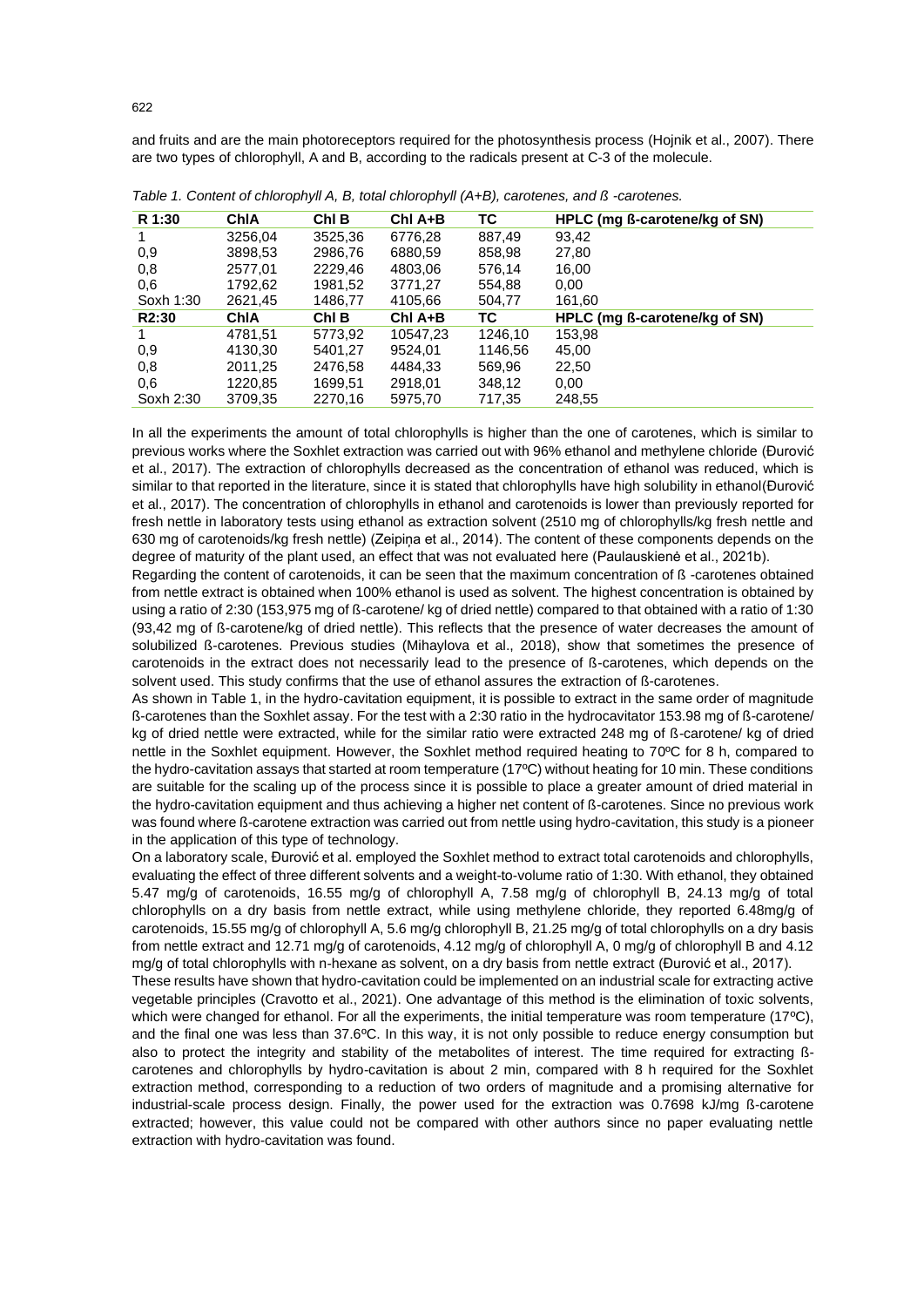#### **4. Conclusions**

Results of this study confirm that hydrodynamic cavitation is a successful extraction method with low energy consumption (0.7698 kJ/mg ß-carotene extracted) and that it could be implemented for obtaining extracts in pharmaceutical and chemical industry. Hydro-cavitation is a green and efficient extraction method, as it allows the use of nontoxic solvents producing yields comparable to other industrial approaches such as supercritical extraction. In this work, hydro-cavitation was used for the extraction of active principles from Stinging nettle, taking advantage of the low operational temperatures 37.6°C for the maximum temperature and short times 10 min that offered protection to the highly sensitive metabolites of interest. The presence of ß-carotene, chlorophyll A and chlorophyll B in the extract was quantified 153.98 mg/ kg of dried nettle, 4781.51 98 mg/ kg of dried nettle, 5773.92 98 mg/ kg of dried nettle for the maximum yield extraction with 100% ethanol and R2:30 w/v supporting the idea that nettle is an important source of secondary metabolites that are not currently being employed industrially and therefore open the possibility to develop a pharmaceutical and consequently constitutes an important development platform in the pharmaceutical and food field.

#### **Acknowledgments**

Authors express acknowledgments to Universidad Santo Tomás and Universidad ECCI for the financial support for this this work.

#### **References**

- Akalin, M. K., Karagöz, S., & Akyüz, M. (2013). Application of response surface methodology to extract yields from stinging nettle under supercritical ethanol conditions. Journal of Supercritical Fluids. https://doi.org/10.1016/j.supflu.2013.10.004
- Alexander Ladino, J., Herrera, J., Malagon, D. H., Prisciandaro, M., Piemonte, V., & Capocelli, M. (2016). Biodiesel Production Via Hydrodynamic Cavitation: Numerical Study of New Geometrical Arrangements. In Chemical Engineering Transactions (Vol. 50). https://doi.org/10.3303/CET1650054
- Ba, C., Fu, Y., Niu, F., Wang, M., Jin, B., Li, Z., Chen, G., Zhang, H., & Li, X. (2020). Effects of environmental stresses on physiochemical stability of β-carotene in zein-carboxymethyl chitosan-tea polyphenols ternary delivery system. Food Chemistry, 311, 125878. https://doi.org/10.1016/j.foodchem.2019.125878
- Baek, E. J., Garcia, C. V., Shin, G. H., & Kim, J. T. (2020). Improvement of thermal and UV-light stability of βcarotene-loaded nanoemulsions by water-soluble chitosan coating. International Journal of Biological Macromolecules, 165, 1156–1163. https://doi.org/10.1016/j.ijbiomac.2020.10.008
- Bourgeois, C., Leclerc, É. A., Corbin, C., Doussot, J., Serrano, V., Vanier, J. R., Seigneuret, J. M., Auguin, D., Pichon, C., Lainé, É., & Hano, C. (2016). L'ortie (Urtica dioica L.), une source de produits antioxidants et phytochimiques anti-âge pour des applications en cosmétique. Comptes Rendus Chimie, 19(9), 1090–1100. https://doi.org/10.1016/j.crci.2016.03.019
- Chen, W., Liu, Y., Song, L., Sommerfeld, M., & Hu, Q. (2020). Automated accelerated solvent extraction method for total lipid analysis of microalgae. Algal Research, 51(August), 102080. https://doi.org/10.1016/j.algal.2020.102080
- Choi, J., Cui, M., Lee, Y., Ma, J., Kim, J., Son, Y., & Khim, J. (2019). Hybrid reactor based on hydrodynamic cavitation, ozonation, and persulfate oxidation for oxalic acid decomposition during rare-earth extraction processes. Ultrasonics Sonochemistry, 52(August 2018), 326–335. https://doi.org/10.1016/j.ultsonch.2018.12.004
- Cravotto, G., Cravotto, C., & Veselov, V. V. (2021). Ultrasound- and Hydrodynamic-Cavitation Assisted Extraction in Food Processing. In Innovative Food Processing Technologies (pp. 359–366). https://doi.org/10.1016/b978-0-08-100596-5.22956-9
- Dhouibi, R., Affes, H., ben Salem, M., Hammami, S., Sahnoun, Z., Zeghal, K. M., & Ksouda, K. (2020). Screening of pharmacological uses of Urtica dioica and others benefits. Progress in Biophysics and Molecular Biology, 150, 67–77. https://doi.org/10.1016/j.pbiomolbio.2019.05.008
- Di Virgilio, N., Papazoglou, E. G., Jankauskiene, Z., Di Lonardo, S., Praczyk, M., & Wielgusz, K. (2015). The potential of stinging nettle (Urtica dioica L.) as a crop with multiple uses. Industrial Crops and Products. https://doi.org/10.1016/j.indcrop.2014.08.012
- Đurović, S., Pavlić, B., Šorgić, S., Popov, S., Savić, S., Pertonijević, M., Radojković, M., Cvetanović, A., & Zeković, Z. (2017). Chemical composition of stinging nettle leaves obtained by different analytical approaches. Journal of Functional Foods, 32, 18–26. https://doi.org/10.1016/j.jff.2017.02.019
- Freitas, J. V., Praça, F. S. G., Bentley, M. V. L. B., & Gaspar, L. R. (2015). Trans-resveratrol and beta-carotene from sunscreens penetrate viable skin layers and reduce cutaneous penetration of UV-filters. International Journal of Pharmaceutics, 484(1–2), 131–137. https://doi.org/10.1016/j.ijpharm.2015.02.062